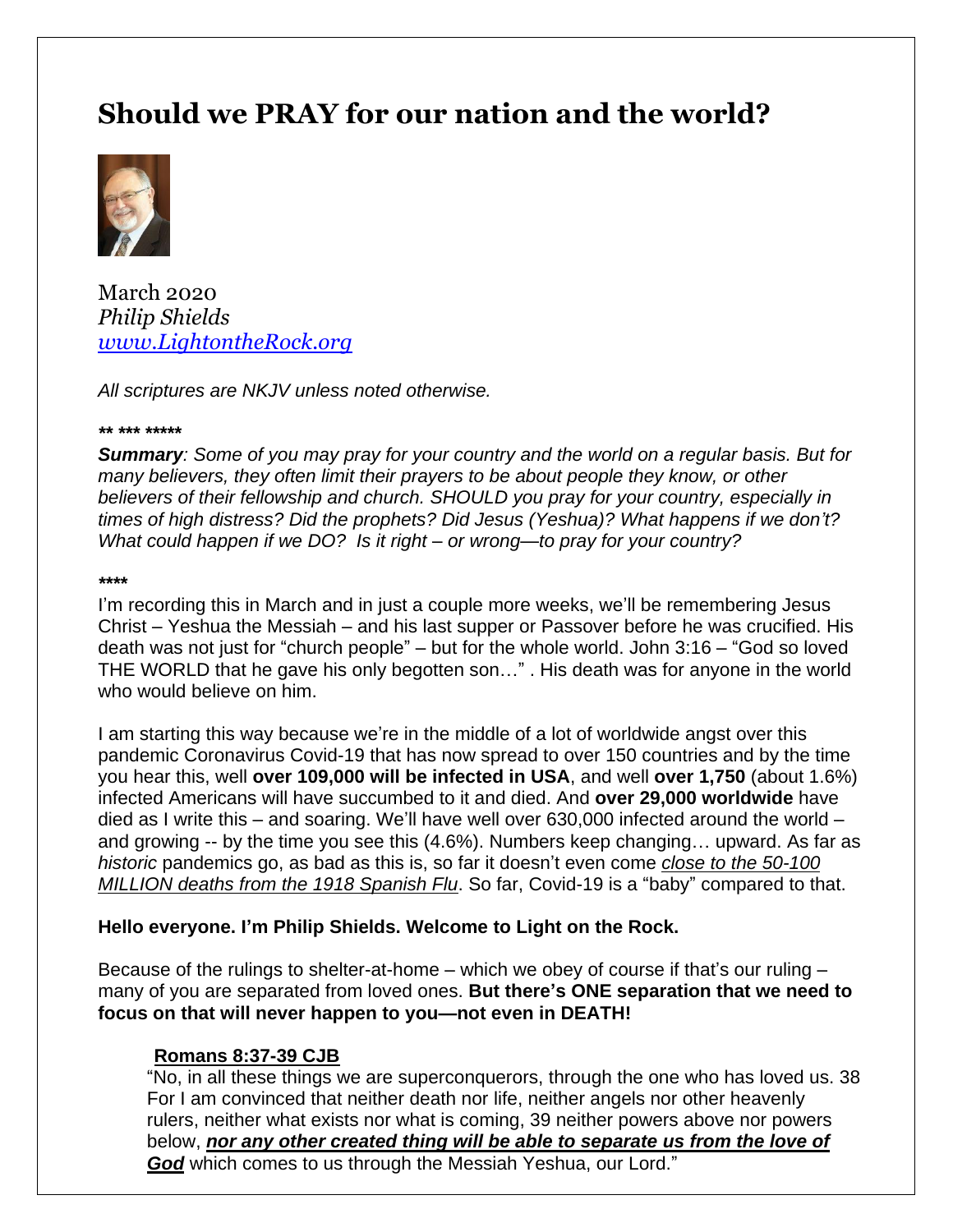**So in spite of everything going on, we're always connected to the love of God in our wonderful Yeshua, no matter what trials he makes us go through for our perfecting.** 

**So today here's my question: Are you praying for your country, and for the whole world – or are you praying just for yourself and your loved ones and maybe those in your church?** *Should* we be praying for the world? Some even feel it may be wrong to pray for the world and so they don't.

You may think it's *alright* to pray for unconverted people in the world – but if you AREN'T praying for them in this crisis – why not?

#### **JESUS**

And I know some of you actually believe we're told NOT to ever pray for the world, whom Yeshua himself said are of their father the Devil (John 8:44). You can cite John 17:9 where even Yeshua himself at his last supper, in his High Priestly prayer of the order of Melchizedek, prayed - "I don't pray for the world…"

#### **John 17:9**

"**I pray for them. I do not pray for the world** but for those whom You have given Me, for they are Yours."

So is that a directive Yeshua is giving us? It can't be, because later in that same 24 hour period, while dying for us on the cross, he *does* pray for even the most evil of people who were torturing him when he prays: "Father, forgive them, for they know not what they do." (Luke 23:34).

So his statement in John 17:9 is just cannot be a directive to not pray for the world since he himself did right after that. He just meant that at that moment in that Lord's Supper service he was focused on the disciples, not on the world.

#### **How about JEREMIAH**

You may also think of 3 places where God told **Jeremiah** NOT to pray for the people of his country because God says he would not hear him even if Jeremiah did pray for them! So what do we do with these?

#### **Jeremiah 11:14**

"*So do not pray for this people or* lift up a cry or prayer for them; for I will not hear them in the time that they cry out to Me because of their trouble.

#### **Jeremiah 14:11-12**

"Then YHVH said to me, "**Do not pray for this people, for their good**. 12 When they fast, I will not hear their cry; and when they offer burnt offering and grain offering, I will not accept them. But I will consume them by the sword, by the famine, and by the pestilence."

The fact that Jeremiah has to be told more than once *not* to pray for them, implies he *probably was* praying, and had to be told more than once to *quit*. Seems clear enough, doesn't it, but let's understand. *There does come a point when God punishes when the evil in the land is bad enough*. Reminds me of the sins of the Amorites had not yet peaked, as God said (Genesis 15:16).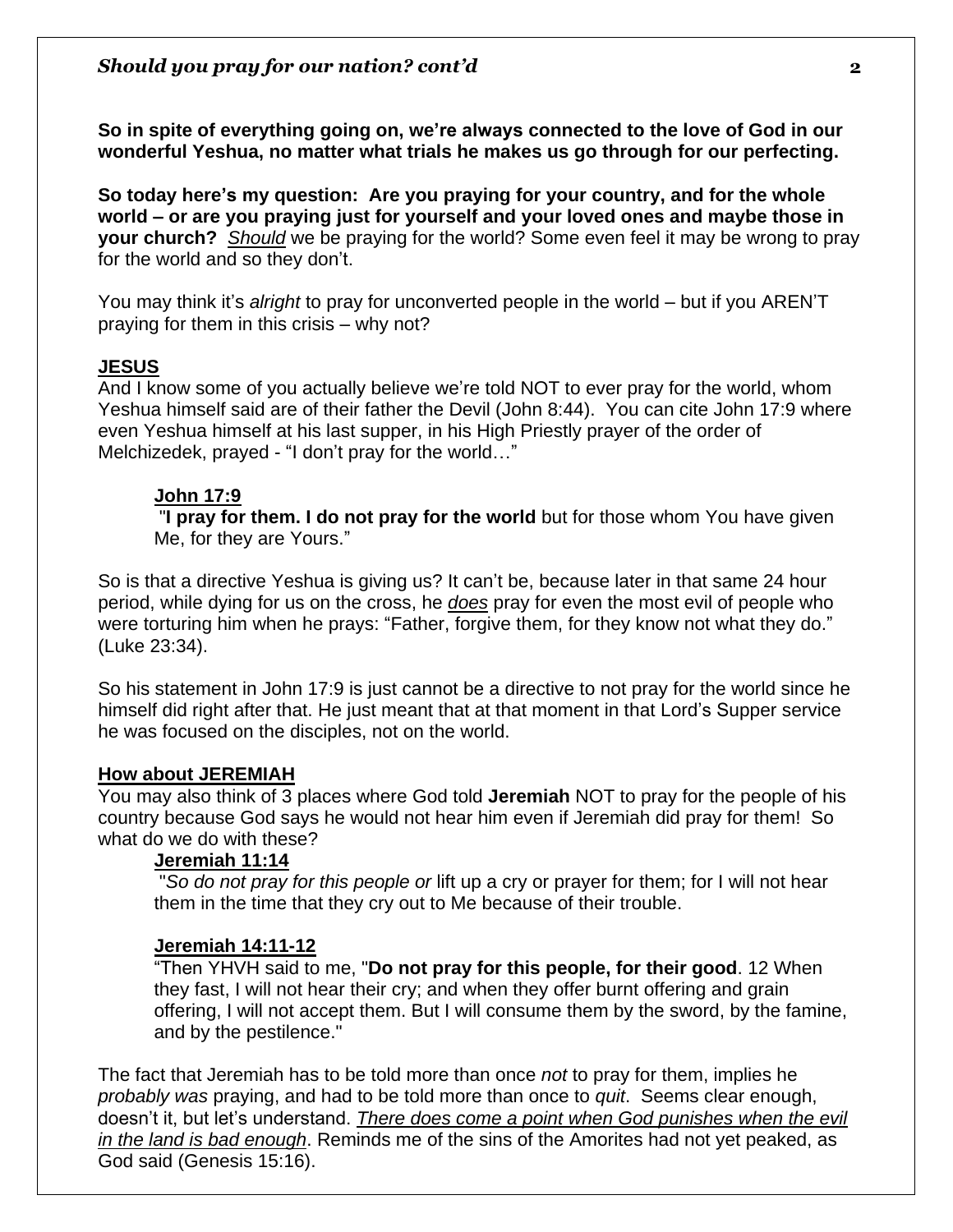God was so upset with Judah in Jeremiah's day that he even said, "even if Moses and Samuel were here praying on their behalf, I wouldn't hear them either!"

#### **Jeremiah 15:1**

"Then YHVH said to me**, "Even if Moses and Samuel stood before Me**, My mind would not be favorable toward this people. Cast them out of My sight and let them go forth."

And this is interesting: When God allowed Israel to have a human king, saying they had rejected GOD from ruling over them, the people asked Samuel to please keep praying for them, and *Samuel said it would be a sin for him if he quit praying for them* (1 **Samuel 12:19-23).** Let that sink in!

**1 Samuel 12:19-23** "And **all the people said to Samuel, "Pray for your servants to YHVH** your God, that we may not die; for we have added to all our sins the evil of asking a king for ourselves."

20 **Then Samuel said** to the people, "Do not fear. You have done all this wickedness; yet do not turn aside from following YHVH, but serve YHVH with all your heart. 21 And do not turn aside; for then you would go after empty things which cannot profit or deliver, for they are nothing. 22 For YHVH will not forsake His people, for His great name's sake, because it has pleased YHVH to make you His people. 23 Moreover, as for me*, far be it from me that I should sin against YHVH in* **ceasing to pray for you**; but I will teach you the good and the right way."

#### *So Samuel made a habit of praying for his fellow Israelites* who at times could be very wicked.

### **Surely you know that Moses intervened several times:**

- The gold calf incident when YHVH was ready to wipe Israel off the map and start over with Moses. See **Exodus 32:5-14.**
- He also prayed for Aaron and God spared Aaron because of Moses' intercession.
- In Korah's rebellion of Numbers 16, the day after God swallowed up the rebels in a huge sink hole, the other people were so upset they were about to kill Moses and Aaron. God was so angry that he sent a plague among the rebels and told Moses and Aaron to get away from the people. But what did Moses do? He told Aaron to grab a censer and run into the midst of where the plague was. It was an example of standing in the GAP, before GOD – countering God. GOD seems to actually be moved when he sees his children speak up for our people!

#### **Numbers 16:41-50**

On the next day all the congregation of the children of Israel complained against Moses and Aaron, saying, "You have killed the people of YHVH." 42 Now it happened, when the congregation had gathered against Moses and Aaron, that they turned toward the tabernacle of meeting; and suddenly the cloud covered it, and the glory of YHVH appeared. 43 Then Moses and Aaron came before the tabernacle of meeting.

44 **And YHVH spoke to Moses, saying, 45 "***Get away from among this congregation, that I may consume* **them in a moment**."

And they fell on their faces.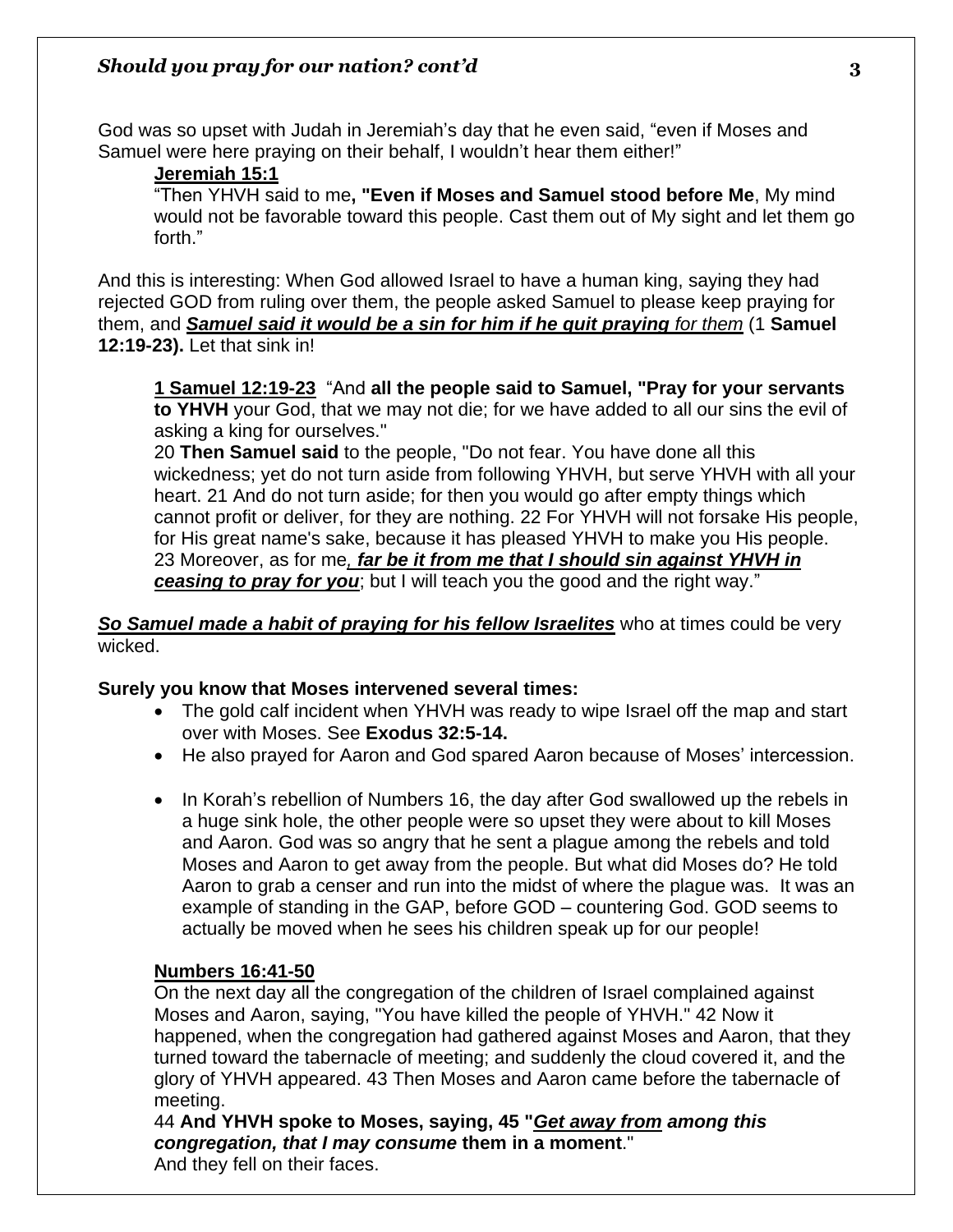46 So Moses said to Aaron, "Take a censer and put fire in it from the altar, put incense on it, and *take it quickly to the congregation and make atonement for them; for wrath has gone out from the Lord. The plague has begun*."

47 Then Aaron took it as Moses commanded, and *ran INTO the midst of the assembly*; and already the plague had begun among the people. So he put in the incense and made atonement for the people. **48 And he stood between the dead and the living; so the plague was stopped**. 49 Now those who died in the plague were fourteen thousand seven hundred, besides those who died in the Korah incident. 50 So Aaron returned to Moses at the door of the tabernacle of meeting, for the plague had stopped."

Did you absorb all that? God told Moses *to get away from them* so he could destroy them – but what did Moses do? He told Aaron to take the censer and run *into* the group being plagued by God and intercede. The censer was a symbol of prayers. GOD honored them standing up to him, begging God's mercy on the people – the wicked people at that!

By Jeremiah's day, the wickedness had grown so great that God said, "even if Samuel and Moses were here, I wouldn't hear them". That's how bad Judah had become by that time.

Did this mean no prophet of God, no people of God, were to *ever* pray for the nation, or the world *ever again?* Too many of "God's people" seem to feel that way.

#### *This COULD NOT have been a command for God's people for all time, because we also see other prophets, apostles and even Jesus Himself all PRAYED FOR the people to be forgiven – even though less than 24 hours earlier Jesus had said, "I don't pray for the world…" (John 17:9)*

Let's look at a few examples, but *my main reason for going through all this is NOT for a doctrinal exercise – but to get us, the people of God, doing this: Praying FOR the nation, praying for God's mercy on distressed people all over the world, on our unconverted neighbors, praying we can be better lights than we've ever been. I preach to myself, too!*

DO we LOVE the people of the world – not the cosmos, the society, or the ways of the world, but the *people* – so much that we can do what Ezekiel tells us – that God marks those who are sighing and crying for the abominations of the land? Those people had a mark of protection put on them by God!

### **Ezekiel 9:3-7**

"Now the glory of the God of Israel had gone up from the cherub, where it had been, to the threshold of the temple. And He called to the man clothed with linen, who had the writer's inkhorn at his side; 4 and YHVH said to him, "Go through the midst of the city, through the midst of Jerusalem, **and put a mark on the foreheads of the men who sigh and cry over all the abominations that are done within it.**"

Would you be one of those given a mark of protection had you lived in Jerusalem back then? Are you sure? How often ARE you praying for your country – and even crying out about the abortions, murders, sins, and abominations of the land? ALL the others were marked for death. It seems that if we have a "thy kingdom come" approach, that we could be spared the viral plagues and disasters coming. Somehow these godly people were crying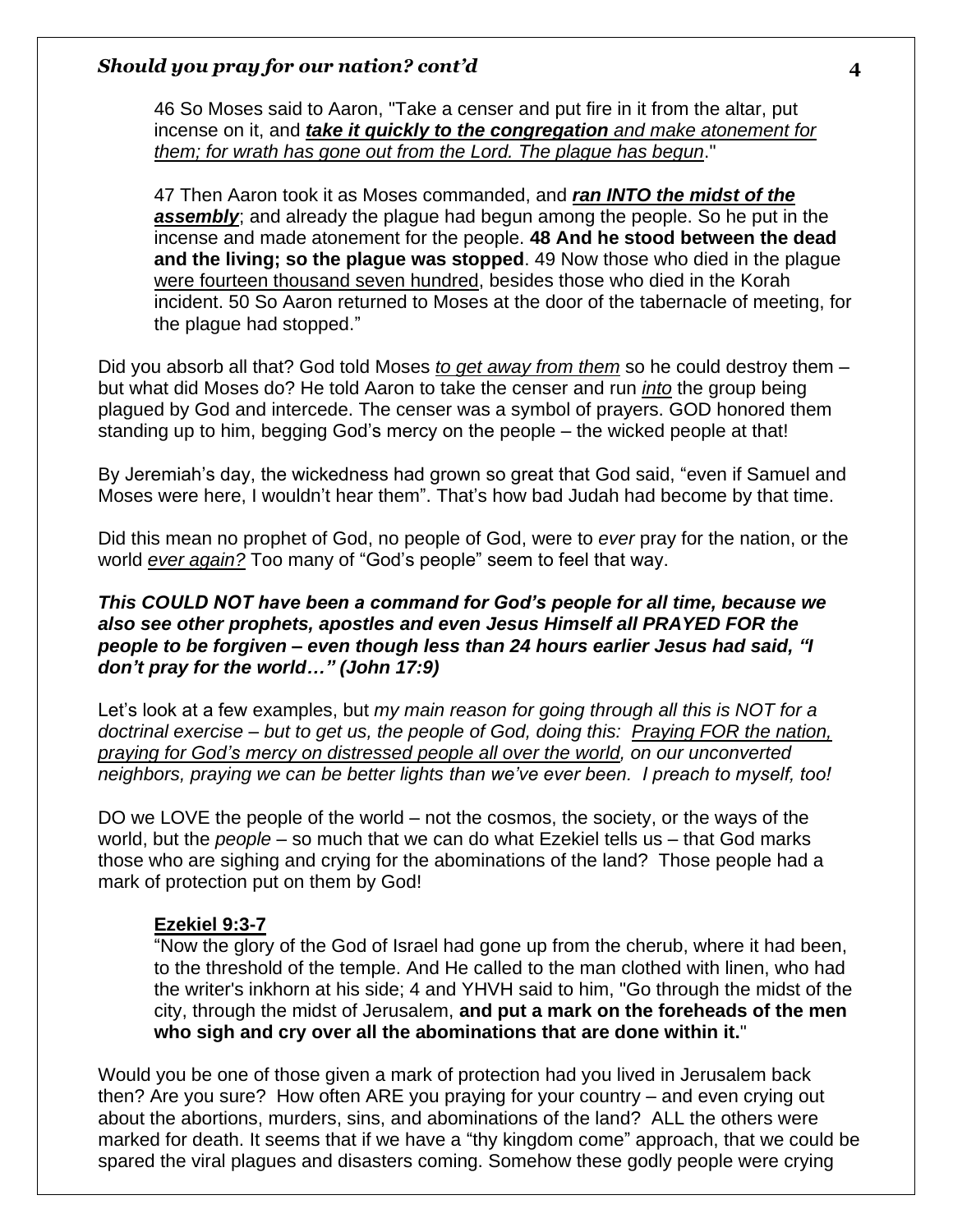out to God one way or another about the nation's abominations. Notice v 6. Those who would execute the wicked were told "DO NOT come NEAR anyone on whom is God's protective mark!"

5 To the others He said in my hearing, "Go after him through the city and kill; do not let your eye spare, nor have any pity.

6 Utterly slay old and young men, maidens and little children and women; **but do not come near anyone on whom is the mark**; and begin at My sanctuary." So they began with the elders who were before the temple.

7 Then He said to them, "Defile the temple, and fill the courts with the slain. Go out!" And they went out and killed in the city."

And didn't **DANIEL pray for God's mercy** on his people and even spoke of HIS own wickedness? His humble prayer of *Daniel 9* is full of "WE have done wickedly". It's a very humble, non-condemning prayer. God heard Daniel's prayer. I recommend you read Dan 9.

I've known ministers of God who would not pray for healing for someone who was not a regular church attendee or someone with sins. One man who was alcoholic – could not get convince his pastor to pray for him as he lay dying of cirrhosis of the liver. So his mom called for me. Sometimes we extend that "prayer quarantine" to the whole nation. It's not right.

Think: Of all the people Yeshua healed – name me one person, just one, who had received God's spirit yet at the time of their healing. You can't. ALL of those who were healed were simply asking for healing. God is all about relationships and love for him and for one another. He healed so many; he "healed them ALL" (**Matthew 12:15; Luke 6:19**).

## **ARE THE END-TIME PROPHECIES IRREVOCABLY SET IN STONE?**

Some of you won't pray or aren't praying "for the world's people" because you feel God's prophecies of end time cataclysms are set in stone. You feel God won't rescind the prophecies once he speaks them. ARE they set in stone? Here are some basic points to remember:

## • *Remember God does not delight in executing someone or in the death of anyone.*

### **Ezekiel 33:11**

Say to them: 'As I live,' says YHVH God**,** *'I have no pleasure in the death of the wicked,* **but that the wicked turn from his way and live.** Turn, turn from your evil ways! For why should you die, O house of Israel?'

• WHY do we have the story of Jonah and Nineveh in the Bible if God's prophecies are set in stone? You know the story, and if you don't, go read that short book. Nineveh was so evil that God sent Jonah there to proclaim their impending doom. But those wicked Ninevites fasted, prayed and repented and GOD heard them – AND ….here's the point… *God did not do what he had said he would do because we serve a merciful God*.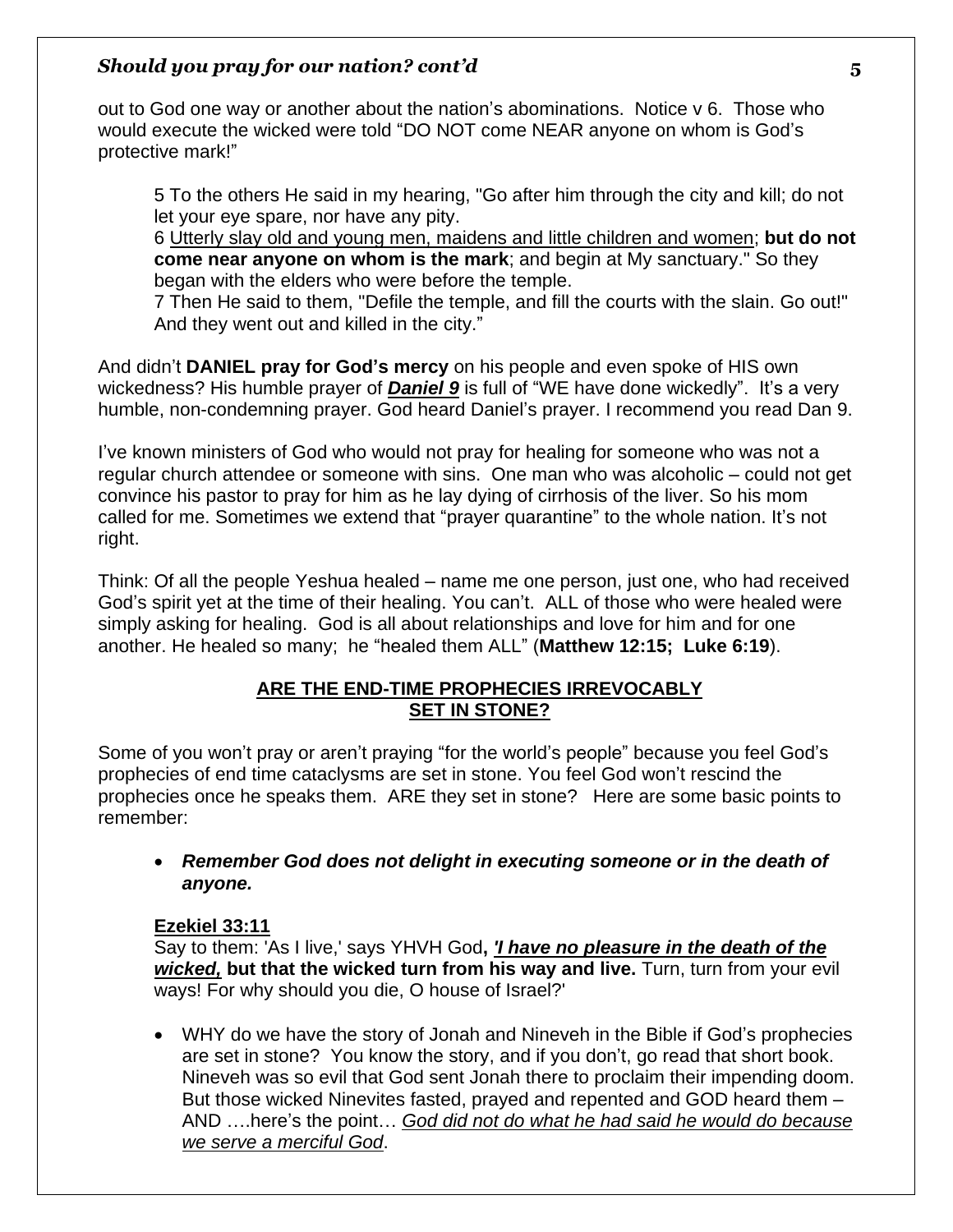## *Jonah 3:4-10*

"And Jonah began to enter the city on the first day's walk. Then he cried out and said, "Yet forty days, and Nineveh shall be overthrown!"

**5 So the people of Nineveh believed God, proclaimed a fast, and put on sackcloth, from the greatest to the least of them.** 6

Then word came to the king of Nineveh; and he arose from his throne and laid aside his robe, covered himself with sackcloth and sat in ashes.

7 And he caused it to be proclaimed and published throughout Nineveh by the decree of the king and his nobles, saying,

"Let neither man nor beast, herd nor flock, taste anything; do not let them eat, or drink water. 8 But let man and beast be covered with sackcloth, *and cry mightily to God; yes, let every one turn from his evil way and from the violence that is in his hands. 9 Who can tell if God will turn and relent, and turn away from His fierce anger, so that we may not perish."*

10 **Then God saw their works, that they turned from their evil way; and God RELENTED from the disaster that He had said He would bring upon them, and He did not do it."**

I don't believe that was one-of-a-kind or a "one-off". I certainly think it's best to be one imploring for God's mercy – even if he doesn't relent from what he has prophesied and purposed to happen – than to have a hard heart about it. What will move God more? A nonconcerned heart selfishly praying for your own protection – but not praying for others?

DO YOU believe enough in God's love, mercy and kindness – that you could see this happening today even in America, Britain, Canada, Europe – or anywhere in the world – in SPITE OF what is clearly said in Revelation and Daniel and Matthew 24, etc.? I DO believe it's possible God can still reverse course if enough people will pray and if enough would change.

Nineveh was not a one-off.

*What I will cover today is sometimes one of the hardest things to convince God's people to do: to pray for our NATION to come to repentance and for God to be merciful to us all; not just brethren in your church! Would you fast for our nation and for the world in this Covid-19 pandemic? Why? Why not? Why don't we all fast for God's mercy and protection on the whole nation – and not just on "the brethren". Sometimes we just become too selfish, I think.*

Our own President **Trump declared a National Day of Prayer March 15**, a day of seeking after God. But no fast was proclaimed. He didn't ask for the nation to turn from its wicked ways, but – it's a historic good start. Vice President Pence said to spend more time on your knees and less time on the internet. Amen to that.

The **famous 2 Chronicles 7:13-14 passage** when YHVH was speaking to the new King Solomon – isn't that a prayer for our nation? Even for a wicked nation? Notice God mentions "wicked ways". What I'll read is GOD speaking to young king Solomon: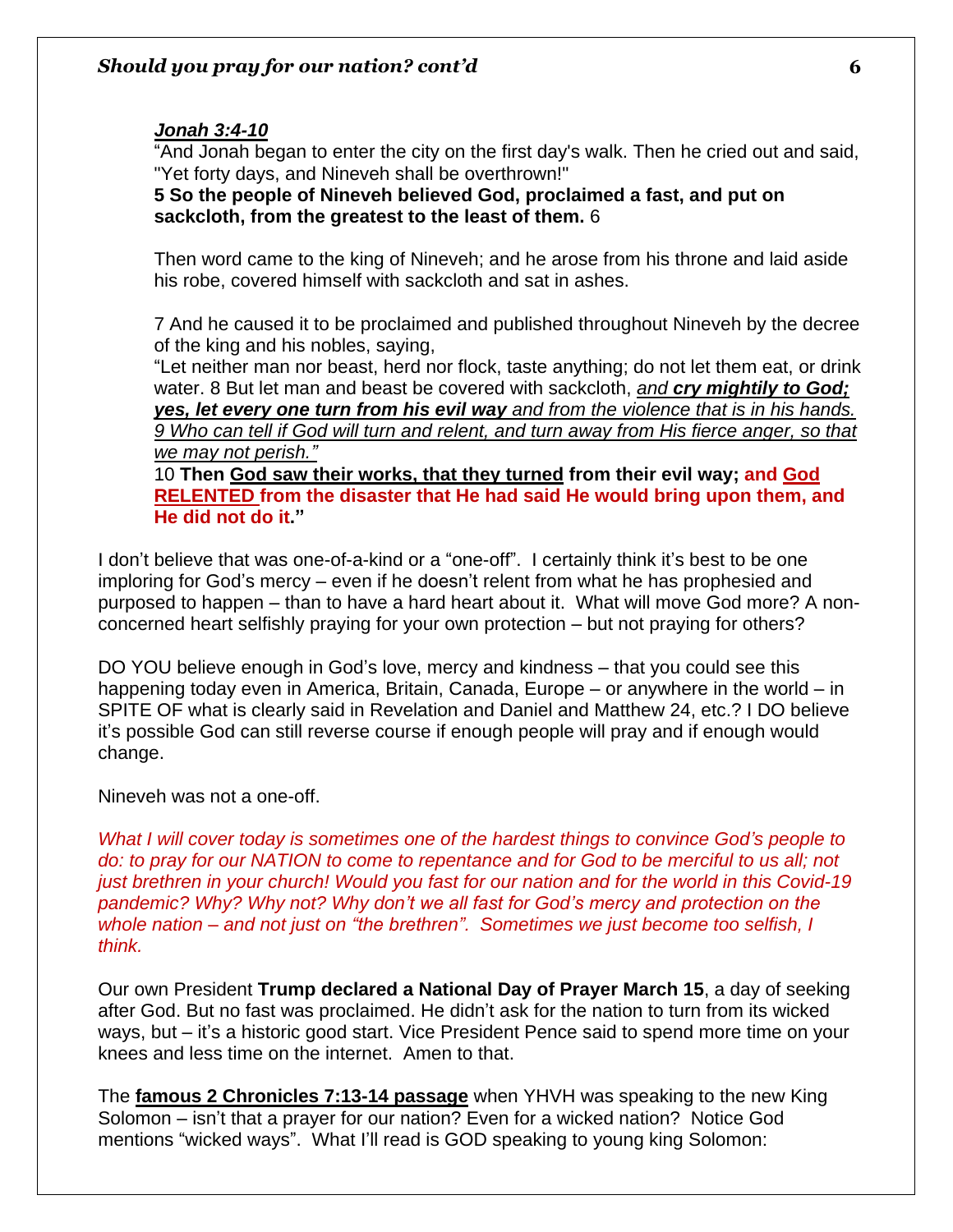## **2 Chronicles 7:13-17**

"When I shut up heaven and there is no rain, or command the locusts to devour the land, or send pestilence among My people, 14 IF My people **who are called by My name** will humble themselves, and pray and seek My face**, and turn from their WICKED ways**, *then I will hear from heaven, and will forgive their sin and heal their land.* 15 Now My eyes will be open and My ears attentive to prayer made in this place. 16 For now I have chosen and sanctified **this house**, that My name may be there forever; and My eyes and My heart will be there perpetually."

Today, you child of Holy Father in heaven – are the Temple of God, the house of God, the House of Prayer. Today, we are the "House" he speaks of. God says he is attentive to prayer from this temple – your body, your life. And notice it was prayer for a WICKED people – who "TURN from their wicked ways" (v. 14).

Additionally, you can read these 2 stories yourself – if you're unfamiliar with them:

• God had told **King Ahab** he would die soon because of his unspeakable cruelty in murdering a man to get his vineyard. But Ahab started living humbly, fasting, mourning – and God reversed what he proclaimed. (See **1 Kings 21:20-29**)

Can WE not find the time and means to FAST – especially those of you who cannot even go back to work who are hearing this? Proclaim a fast in your household and seek your God. Turn from any wickedness *yourself*. Ask God to be merciful to this nation. Ask God in Yeshua's name to knock out this Chinese virus and to change the course he is taking!

God's prophecies are not all set in stone! **King Hezekiah** was told he would die, by Isaiah the prophet, but when that king implored God's mercy and wept, and so God added 15 more years to him and turned Assyria back! Based on a prayer!!!! **(2 Kings 20:1-6; 2 Chronicles 32:24-36)** *Are you seeing how consequential heart-felt prayer can be? YOUR prayer?* 

You see God is so merciful he's willing to reverse his course – when we PRAY.

Most evil **King Mannaseh** of Judah was so evil that he exceeded the evil of the nations in the promised land that caused God to evict them all and give that land to Israel.

# *2 Chronicles 33:9-11*

"**So [king] Manasseh seduced Judah and the inhabitants of Jerusalem to do more evil** than the nations whom YHVH had destroyed before the children of Israel. 10 And YHVH spoke to Manasseh and his people, but they would not listen. 11 Therefore YHVH brought upon them the captains of the army of the king of Assyria, **who took Manasseh with hooks, bound him with bronze fetters, and carried him off to Babylon**.

So often, but not always, terrible circumstances are used by God to get our attention*. Perhaps Manasseh remembered how God reversed his will even for his father – King Hezekiah*. So King Manasseh also repented and look what happened; God reversed himself.

Let's continue: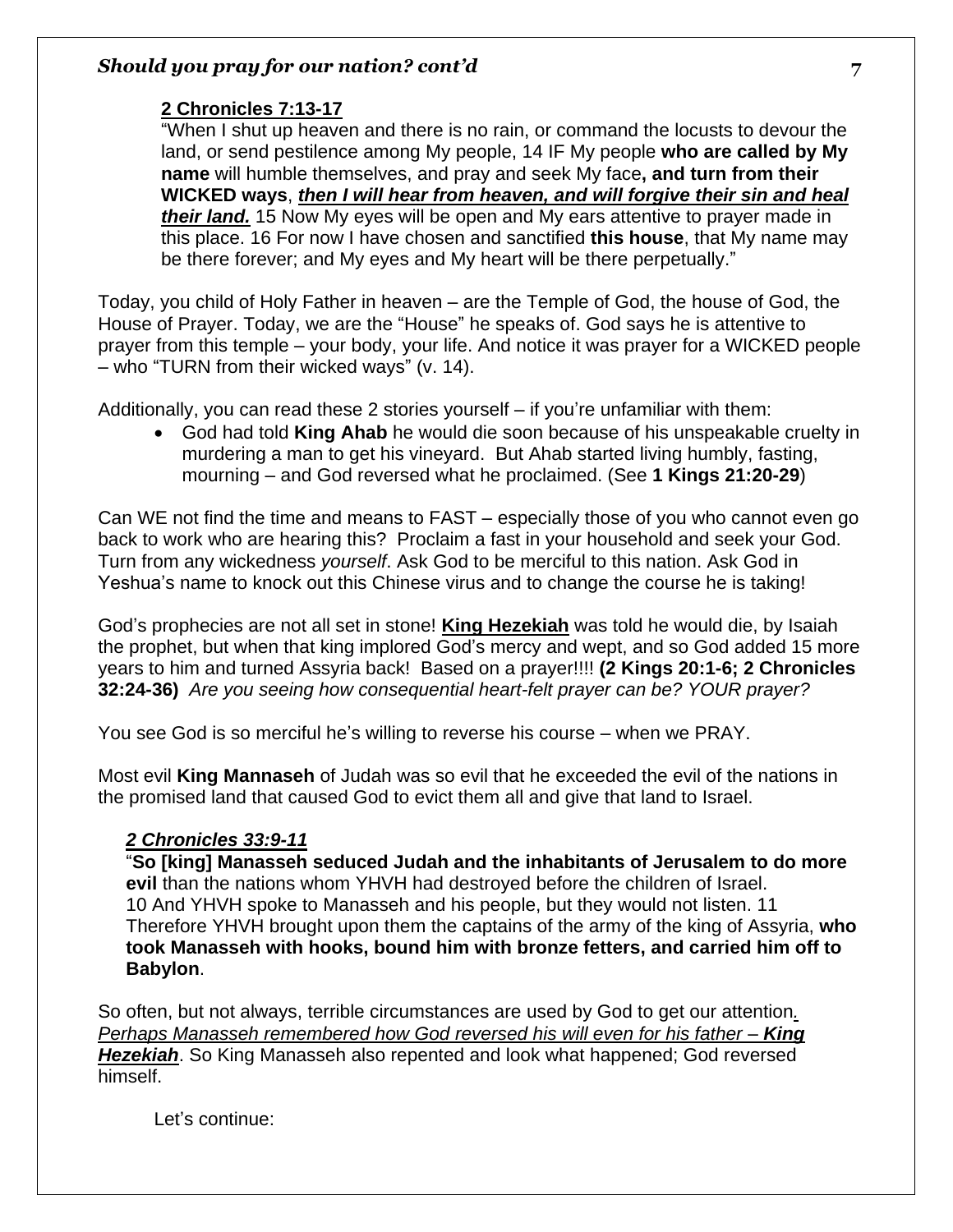#### **2 Chronicles 33:12-13**

*Now when he was in affliction, he (Manasseh) implored YHVH his God, and humbled himself greatly before the God of his fathers, 13 and prayed to Him; and He (YHVH) received his entreaty, heard his supplication, and brought him back to Jerusalem into his kingdom.* Then Manasseh knew that YHVH was God.

There's much more. Who's speaking here in Jeremiah 18? It is YHVH, God, who is saying his options are like those of a potter with clay in his hands who could do what he wanted with that lump of clay. Now we pick up the story:

#### **Jeremiah 18:7-8**

"The instant I speak concerning a nation and concerning a kingdom, to pluck up, to pull down, and to destroy it, **8 if that NATION against whom I have spoken TURNS from its evil,** *I will relent of the disaster that I thought to bring upon it***.**

*Folks, DID YOU get that? That's no different than what happened at NINEVEH. Nineveh was not a "one off". God says he can change his mind on what he says about blessing or cursing a nation – depending on how we respond to him.* 

#### *Jeremiah 18:9-11*

And the instant I speak concerning a nation and concerning a kingdom, to build and to plant it, 10 if it does evil in My sight so that it does not obey My voice, then I will relent concerning the GOOD with which I said I would benefit it.

11 "Now therefore, speak to the men of Judah and to the inhabitants of Jerusalem, saying, 'Thus says YHVH: "Behold, I am fashioning a disaster and devising a plan against you**. Return now every one from his evil way, and make your ways and your doings good."**'"

#### **Jeremiah 26:12-13**

Then Jeremiah spoke to all the princes and all the people, saying: "YHVH sent me to prophesy against this house and against this city with all the words that you have heard. 13 Now therefore**, amend your ways and your doings, and obey the voice of YHVH your God; then YHVH will relent concerning the doom that He has pronounced against you**."

### **STANDING IN THE GAP**

So remember, God is not pleased with the death of anyone – even sinners! God wants his children, you and I, to be "STANDING IN THE GAP" and interceding for the people of the land. A "gap in the wall" is a weak point in the defenses. He wants you there, standing up for the nation as you'll see. If we love people and care – we will be doing this. And we can also be urging our friends and family to turn back to God. Will you be one of those who stands in the gap for your country?

#### **Ezekiel 22:28-31**

"Her prophets plastered them with untempered mortar, seeing false visions, and divining lies for them, saying, 'Thus says the Lord GOD,' (Adonai YHVH) when YHVH had not spoken. 29 The people of the land have used oppressions, committed robbery, and mistreated the poor and needy; and they wrongfully oppress the stranger.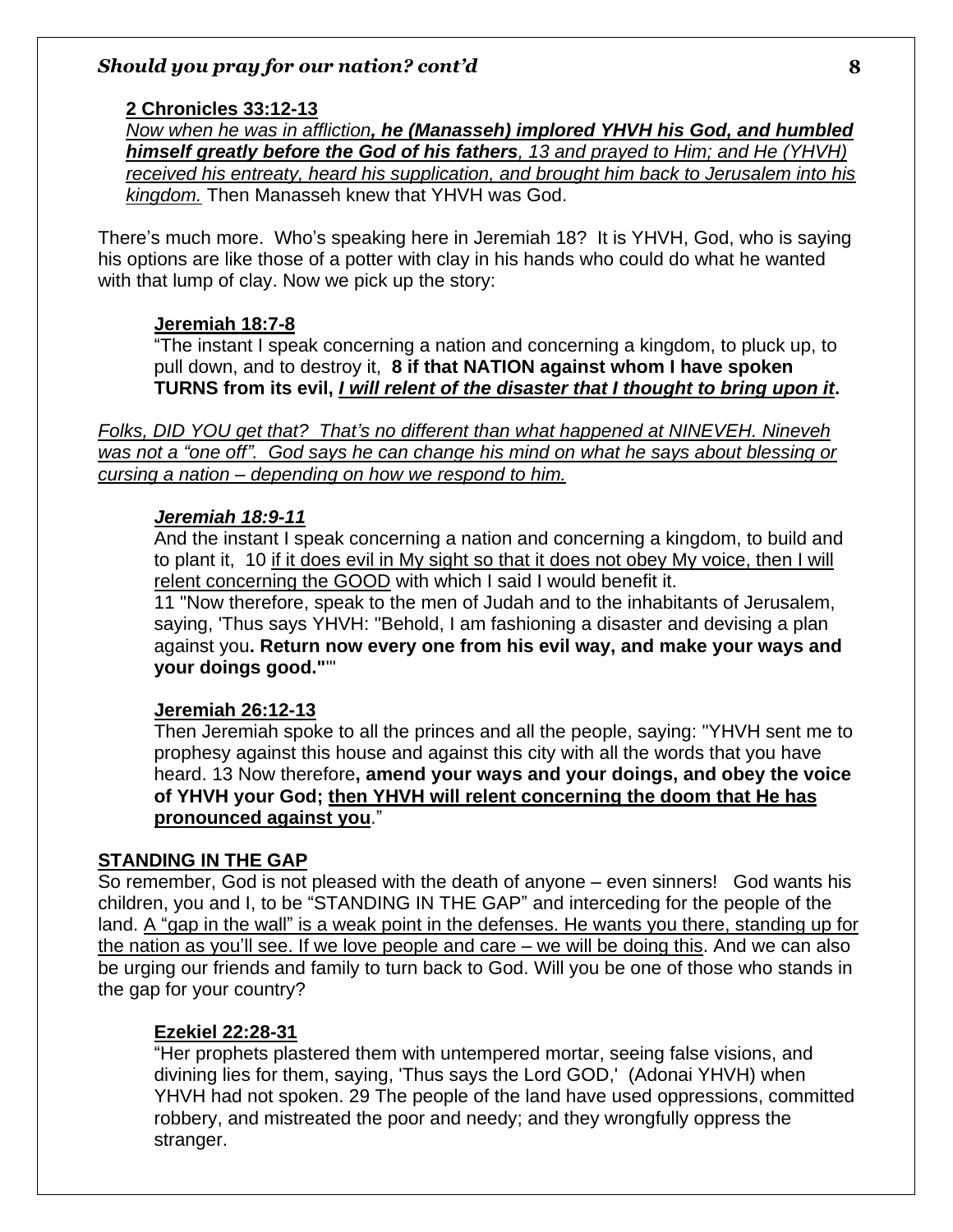## 30 **So I sought for a man among them who would make a wall AND STAND IN THE GAP** *BEFORE ME on behalf of the land***, that I should not destroy it; but I found no one.**

(CJB says "to OPPOSE me on behalf of the land…")

*31 Therefore I have poured out My indignation on them*; I have consumed them with the fire of My wrath; and I have recompensed their deeds on their own heads," says the Lord GOD (Adonai YHVH).

## **Ezekiel 22:30 [Contemporary English Version](https://biblehub.com/cev/ezekiel/22.htm)**

"I looked for someone to defend the city and to protect it from my anger, as well as to stop me from destroying it. **But I found no one**."

How SAD. God could find NO ONE, not a single one, interceding for the people of the city or nation. God says "I WANT my people having a HEART for the people of the land enough to even stand before ME in behalf of them… I'll be impressed with that", says Almighty God.

So let's pray for this nation, for this world, even as we pray "Thy kingdom come". Show God *we* have a heart for people and for him.

## **Here's what PAUL said:**

*Romans 10:1 "Brethren, my heart's desire and prayer to God for Israel* is that they may be saved"

## **Romans 9:1-5**

"I tell the truth in Christ, I am not lying, my conscience also bearing me witness in the Holy Spirit, 2 **that I have great sorrow and continual grief in my heart.**  *3 For I could wish that I myself were accursed from Christ for my brethren, my countrymen according to the flesh, 4 who are Israelites,* to whom pertain the adoption, the glory, the covenants, the giving of the law, the service of God, and the promises; 5 of whom are the fathers and from whom, according to the flesh, **Christ** came, *who is over all, the eternally blessed God*. Amen.

What did Paul just say? "If I could give up my own eternity that my fellow countrymen could be saved, I would"!!!

WHEN did you and I last pray for OUR country? Those of you in Kenya – are YOU praying for an outpouring of God's spirit in *your* country? We Americans, Canadians, Britons – are we praying our *nations* wake up? Or do you think somehow, we are not to be praying for the nation?

*Paul* would disagree with you! **In Romans 9:3** He says he's willing to give up his own salvation if that could mean all Israel could be saved!

Would *you* give up *your* salvation as Paul implies, would you give up your future, for the salvation of your countrymen? *Don't say you would, if you're not even regularly praying for your nation!*

*So what about what God said to Jeremiah earlier about not praying for the people of his day?*